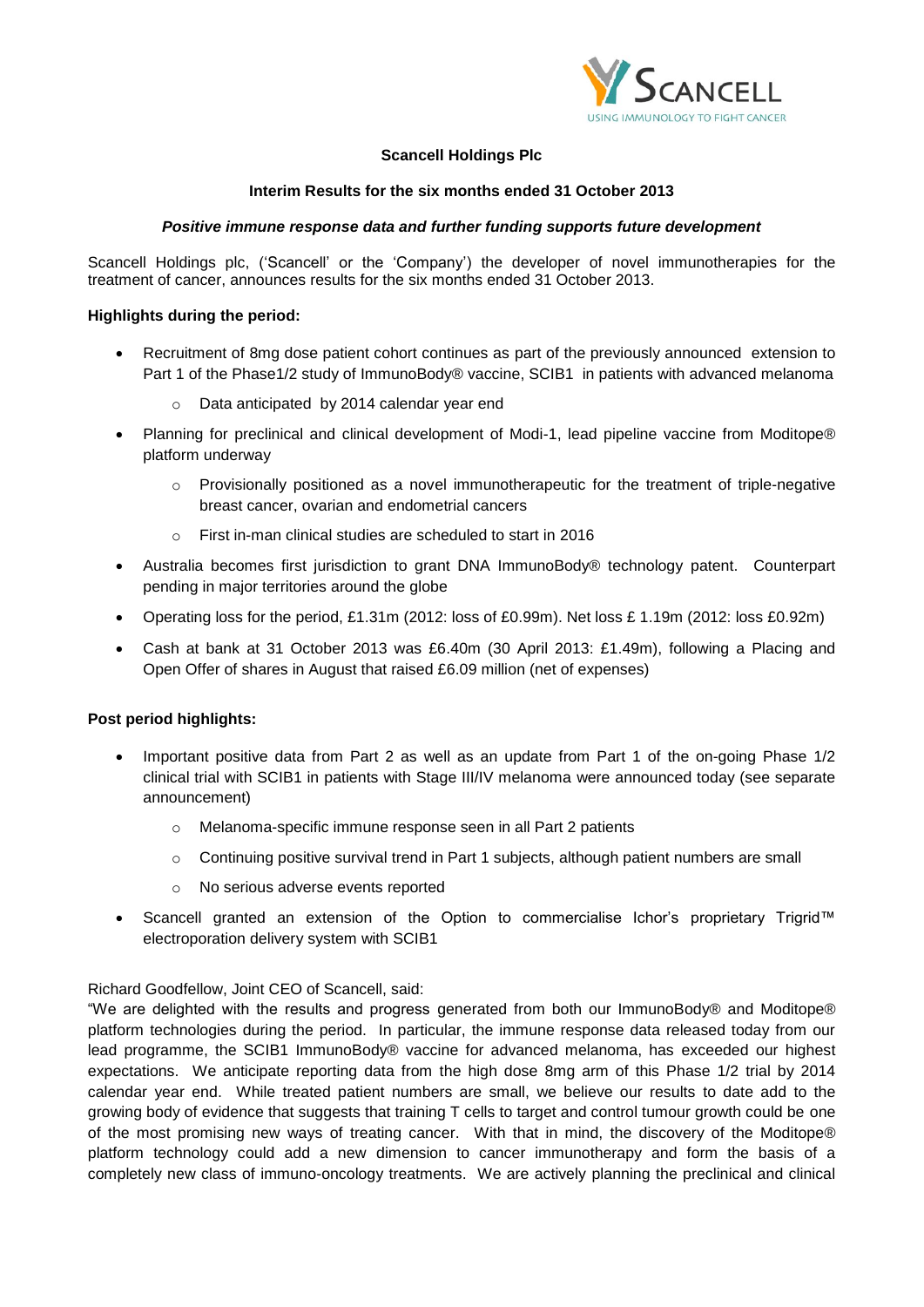

development for Modi-1, our lead vaccine arising from this platform, as an immunotherapeutic provisionally for the treatment of triple-negative breast cancer, ovarian and endometrial cancers.

"As previously indicated at the time of our investor update in October, in view of the short to medium term licensing and partnership potential that both the Moditope® and ImmunoBody® programmes now bring to the Company, our strategy requires a more flexible approach. Whilst we are still fully focused on securing a sale of the business at the earliest opportunity, we will also consider technology validating and revenue generating deals on each platform in order to enhance the value of the Company when it is eventually sold."

## **For Further Information:**

| Dr Richard Goodfellow, Joint CEO<br>Professor Lindy Durrant, Joint CEO | Scancell Holdings Plc<br><b>Scancell Holdings Plc</b> | + 44 (0) 20 7831 3113 |
|------------------------------------------------------------------------|-------------------------------------------------------|-----------------------|
| Camilla Hume/Stephen Keys                                              | <b>Cenkos Securities plc</b>                          | + 44 (0) 20 7397 8900 |
| Mo Noonan/Simon Conway                                                 | FTI Consulting                                        | + 44 (0) 20 7831 3113 |

## **About Scancell**

Scancell is developing novel immunotherapies for the treatment of cancer based on its ImmunoBody® and Moditope® technology platforms. Scancell's first ImmunoBody®, SCIB1 is being developed for the treatment of melanoma and is in Phase 1/2 clinical trials. Preliminary evidence from Part 1 of the study showing that SCIB1 produced an immune response which might be associated with clinical benefit in patients with malignant melanoma was released in December 2012.

Scancell's ImmunoBody® vaccines target dendritic cells and stimulate both parts of the cellular immune system; the helper cell system where inflammation is stimulated at the tumour site; and the cytotoxic Tlymphocyte or CTL response where immune system cells are primed to recognise and kill specific cells.

Scancell has also identified and patented a series of modified epitopes that stimulate the production of killer CD4 that destroy tumours without toxicity. The Directors believe that the Moditope® platform could play a major role in the development of safe and effective cancer immunotherapies in the future.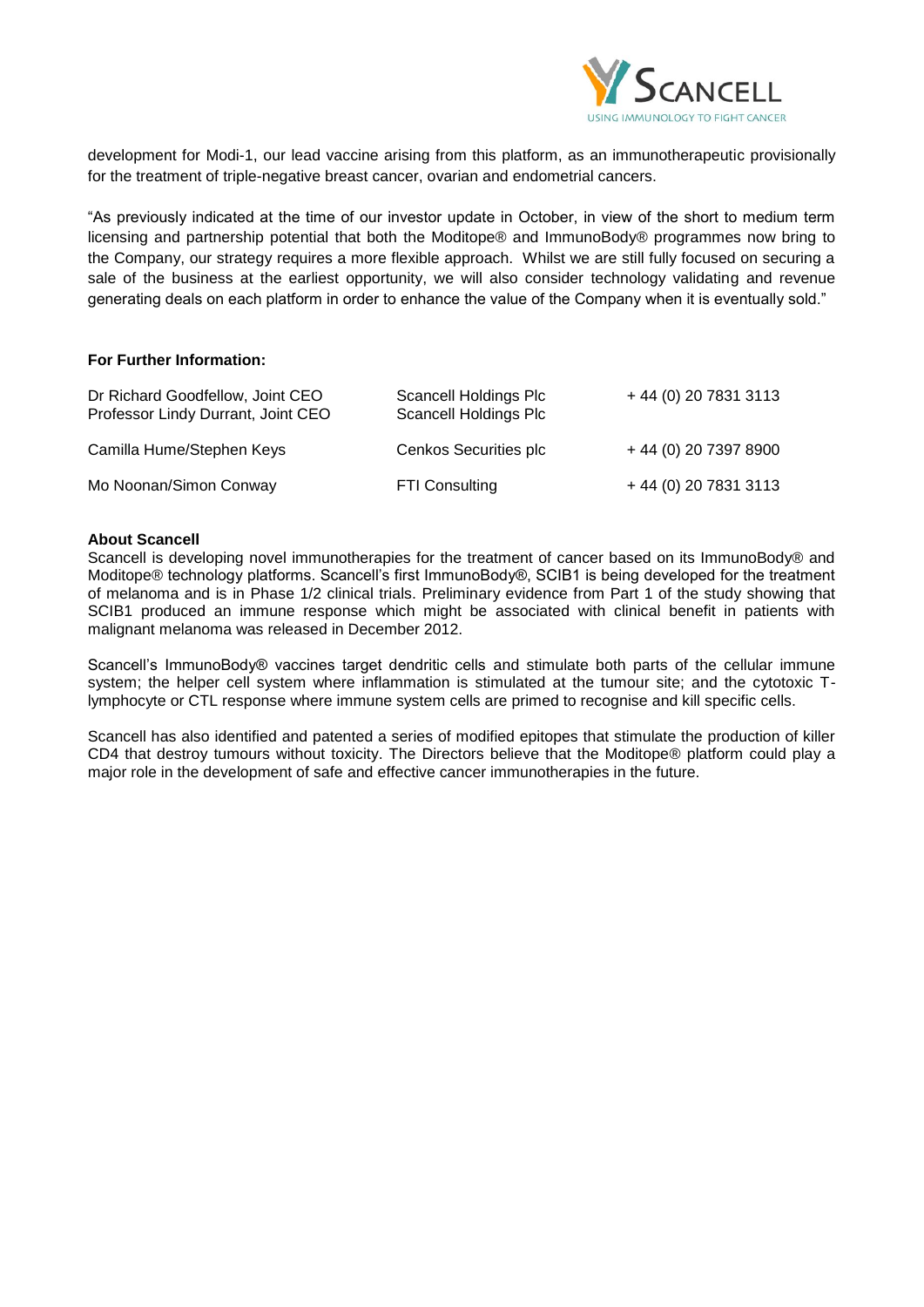

### **CHAIRMAN'S STATEMENT**

I am pleased to report the Company's interim results for the six month period ended  $31<sup>st</sup>$  October, 2013. During this period the Group has continued progress with the SCIB1 clinical trials and in August 2013 raised £6.1m (net proceeds) in additional investment through a placing and open offer of shares. These funds will enable the Company to commence work on the pre-clinical development of the first Moditope® immunotherapy product and will provide working capital for the completion of the existing SCIB1 clinical trials as well as enable the Company to recruit the further ten patients for the 8mg cohort of the Phase 1/2 trial.

We have also announced today (see separate release) the extremely encouraging new results from the ongoing Phase 1/2 clinical trial in patients with advanced melanoma. This data from Part 2 of the trial shows that all 14 patients produced a melanoma-specific immune response to treatment and all are still alive. Only three patients have any evidence of disease progression to date. In addition, the four patients from Part 1 of the study who were still alive at the time of the Part 1 report (December 2012) are still alive with a median survival time since treatment commenced of 25 months. Furthermore no serious drug related adverse events have been reported.

## **Financial**

*Profit and Loss Account*

The Group made an overall operating loss for the six month period to  $31<sup>st</sup>$  October 2013 of £1,306,556 (2012: loss of £989,981).

Overall the loss for the six month period was £1,187,574 (2012: loss £923,020).

#### *Balance Sheet*

The cash at bank at 31 October 2013 was £6,395,927 (30 April 2013: £1,491,320) and net assets amounted to £10,006,318 (30<sup>th</sup> April, 2013: £5,092,145)

### **SCIB1 melanoma vaccine**

#### *Clinical Trial*

Additional encouraging results from the on-going Phase 1/2 clinical trial with SCIB1 in patients with Stage III/IV melanoma were announced today (see separate announcement).

In Part 1 of the study, 5/6 patients allocated to the 2mg and 4mg dose cohorts and who received at least three doses of SCIB1 produced a melanoma-specific immune response to treatment and 4/6 are still alive. In one of these patients all of the lung metastases showed partial or complete regression during treatment. All four surviving patients from Part 1 are still alive after a further 12 months on study. The median survival time from study entry in these two higher dose groups is now 25 months, although in three of these patients there is evidence of disease progression.

Part 2 of the study was conducted in 14 patients with resected Stage III/IV disease. All 14 patients (100%) produced a melanoma-specific SCIB1-induced T cell response to treatment. Only three patients have experienced progressive disease to date and all patients are still alive. The median survival time since initiating treatment with SCIB1 in Part 2 is currently 15 months and 21 months from diagnosis of metastatic disease. Six of these patients are continuing on extended, long-term treatment with SCIB1.

There have been no serious drug-related adverse events to date.

These encouraging results confirm that Scancell's SCIB1 ImmunoBody<sup>®</sup> therapy is producing a melanomaspecific immune response in patients with Stage III/IV melanoma; this is particularly evident in Part 2 patients with resected disease. Together with the immunological and clinical data from Part 1 of the study, the results suggest that the immune responses induced might also be contributing to the control of tumour in these patients.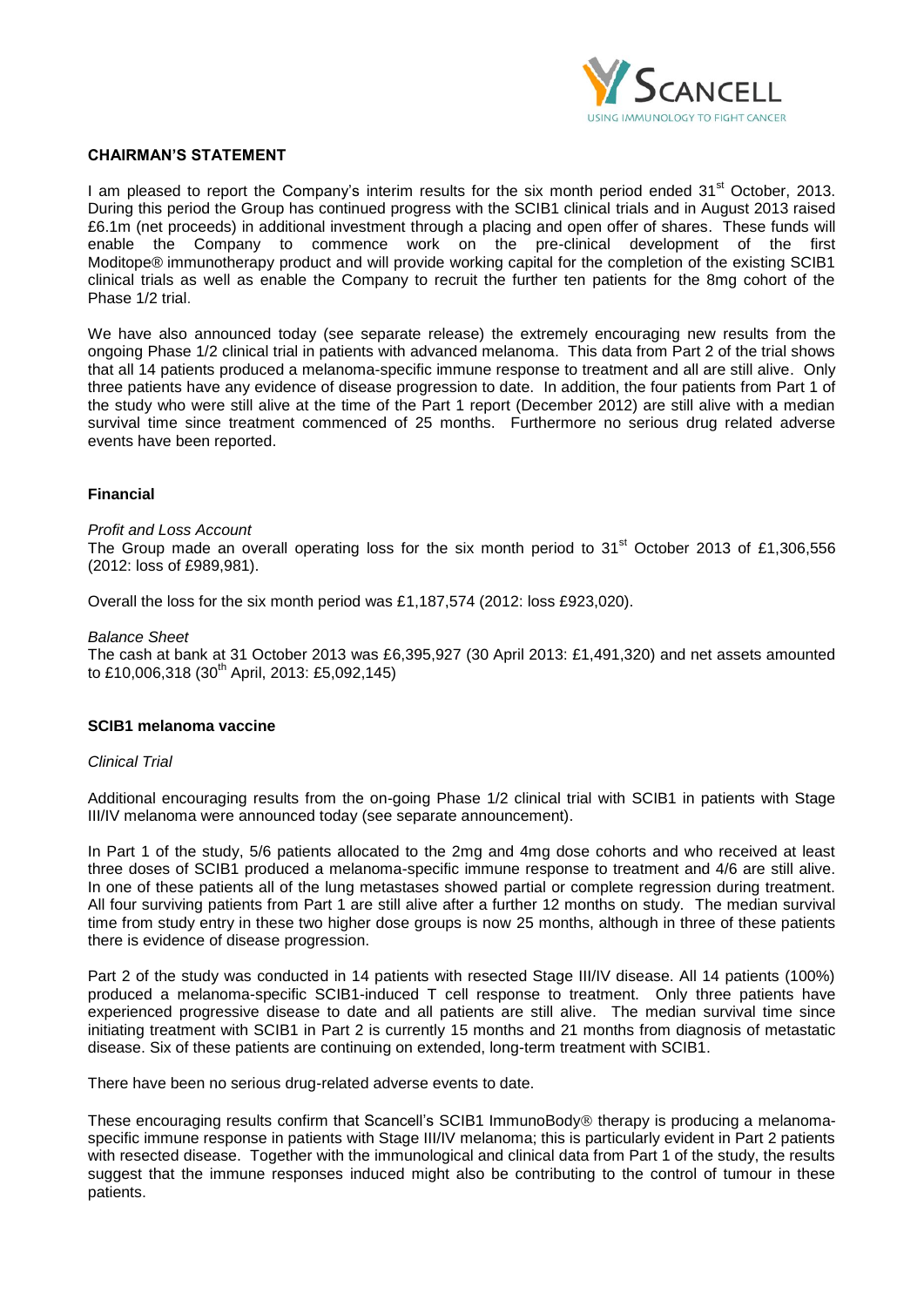

As a result of the positive results and minimal side effects seen with the 4mg dose, Scancell commenced evaluating an 8mg dose in parallel with Part 2 of the Phase 1/2 study. The higher 8mg dose SCIB1 study has been implemented for two reasons:

Firstly, one of the goals of Part 1 of the Phase 1/2 study was to establish a "maximally tolerated dose" of SCIB1 for use in Part 2. As there were no drug related side effects observed at 4mg, a maximally tolerated dose was not reached and a higher dose could improve the immune response even further.

Secondly, we were pleased to see a significant effect on tumour burden in one late stage patient in the Part 1 study. The Part 2 study, however, is primarily designed to assess immune response in resected Stage III/IV patients and although we will be monitoring the time to disease progression, we will not be able to measure an effect on tumour size. The extended Part 1 study using the 8mg dose is in patients with tumour load and will therefore provide the opportunity to assess whether we can reproduce the valuable data reported from Part 1 in an additional group of patients and at a higher dose. Data from this cohort of patients is expected in by 2014 calendar year end.

### **Moditope® vaccine technology platform**

The Company has developed a new platform technology, Moditope® which has been used to develop the lead product, which will henceforth be described as Modi-1. Planning is underway for the preclinical and clinical development of Modi-1 as an immunotherapeutic, provisionally for the treatment of triple-negative breast cancer, ovarian and endometrial cancers. First in-man clinical studies are scheduled to start in 2016. Moditope® harnesses CD4+ cells to eradicate tumours and represents a new class of immunotherapeutic agents. The platform deploys citrullinated tumour-associated peptide epitopes to overcome self-tolerance and destroy tumour cells, with no requirement for blockade inhibitors (for example CTLA4 antibodies and PD-1 inhibitors). It can potentially be expanded to develop multiple immunotherapeutic agents for different cancers.

The ImmunoBody® platform induces a high avidity CD8+ T cell response to tumour associated antigens. As the Moditope® platform stimulates a potent CD4+ T cell response to modified self-antigens both platforms are complementary relying on a response by different classes of T cell for their therapeutic effect. Thus, in principle, a combination of ImmunoBody® and Moditope® derived therapeutics may be a powerful approach to the treatment of both early and late stage cancers.

## **Patents**

A patent for Scancell's DNA ImmunoBody® technology has been granted in Australia. This is the first jurisdiction to approve the DNA patent and is a key landmark on the road to comprehensively protecting Scancell's DNA ImmunoBody® platform technology.

The patent, which covers the DNA ImmunoBody® platform technology and is of importance for the protection of Scancell's entire pipeline of ImmunoBody® vaccines, has also been filed in the US, Europe and other major markets. The composition of matter patent for SCIB1, Scancell's ImmunoBody® vaccine for the treatment of melanoma, has already been granted in Europe, Turkey and South Africa. Scancell's protein ImmunoBody® patent has also been approved in the US, Europe, Japan and Australia.

A broad patent for Scancell's Moditope® has been filed to protect this platform and covers the use of multiple tumour-associated modified epitopes for the treatment of cancer.

### **Ichor**

Scancell signed an agreement with Ichor in July 2009 which provides for the supply and use of the TriGrid™ device for Scancell's pre-clinical and clinical studies with SCIB1 and gives Scancell an option ('The Option') to license TriGrid™ for commercial use on payment of certain undisclosed milestones and royalties. The Option could be exercised at any time up to July 2014. In return, Ichor was granted share options to subscribe for Scancell shares at a subscription price of 4.5p including an option over 1,592,310 shares upon regulatory approval to start clinical trials being granted in the UK.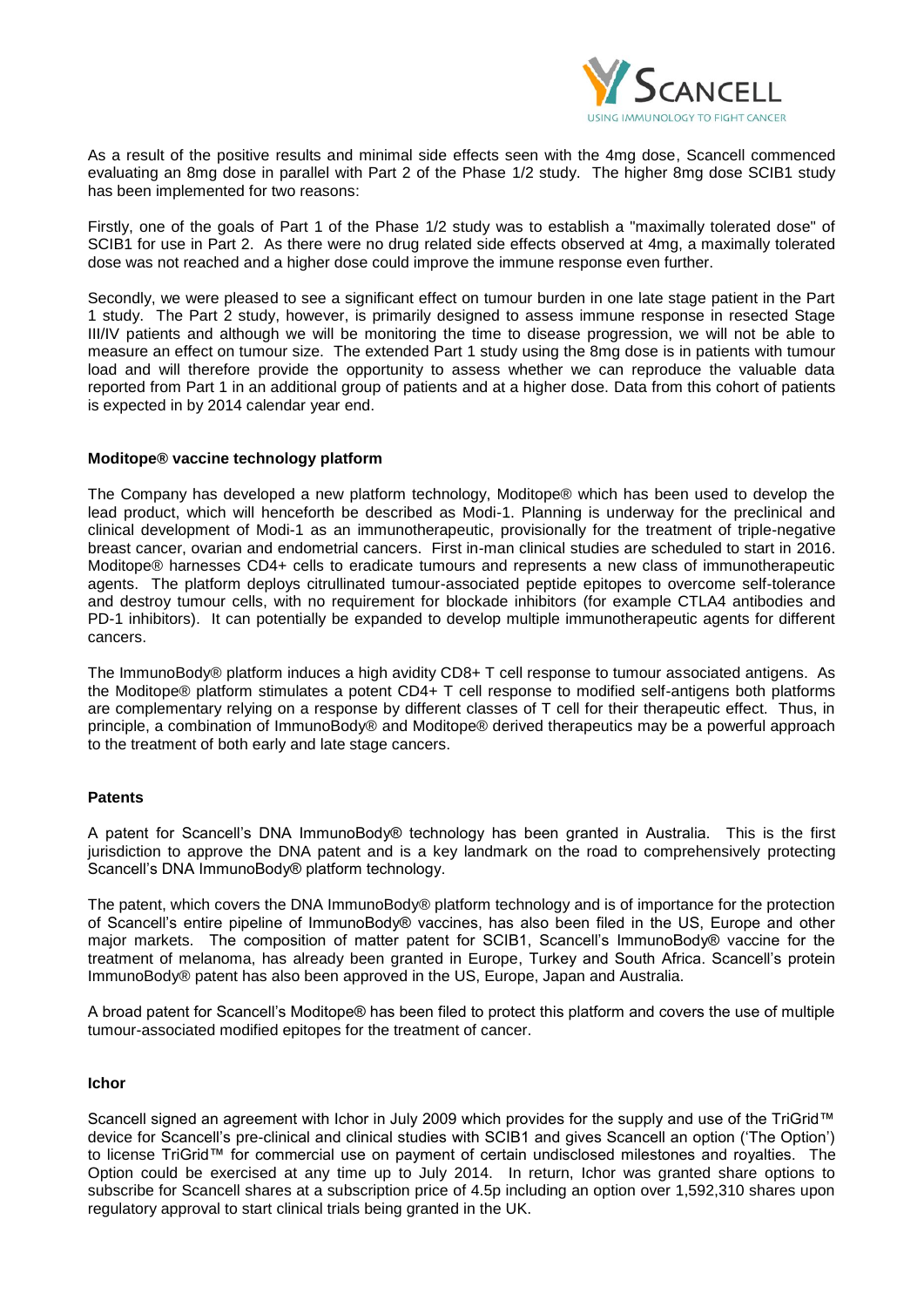

Since the end of the period, Scancell has been granted an extension of The Option to commercialise Ichor's proprietary TriGrid™ electroporation delivery system with SCIB1, Scancell's ImmunoBody® vaccine for the treatment of melanoma. Under the terms of the extension, Scancell's Option, which had been due to expire in July 2014, will be extended until July 2016. In exchange, Scancell agreed to waive the two year lock-in period following the exercise of Ichor's options over 1,592,310 shares at 4.5p which have been subsequently placed on the market.

## **Share Capital – Placing and Open Offer**

On 1<sup>st</sup> August 2013 the shareholders of the Company approved resolutions for; (i) the placing of 20,000,000 ordinary 0.1p shares at a price of 22.5p and (ii) an open offer to qualifying shareholders, who had not taken part in the placing, to subscribe for 8,888,888 ordinary 0.1p shares at a price of 22.5p. Following the approval of these resolutions the company raised £6.1m, net of costs.

## **Outlook**

The results released today from Part 2 of the Phase 1/2 study with the SCIB1 vaccine in advanced melanoma support the encouraging results from Part 1 of the study reported last year. Importantly, we have confirmed that SCIB1 induces a consistent melanoma-specific immune response in Stage III/IV melanoma patients, especially in those with resected disease. Whilst the numbers are still small, the results suggest that SCIB1 may be contributing to prolonged survival by controlling tumour growth. We remain confident that, as further long-term data is generated, both in these patients and those treated with the higher 8mg dose, the clinical and commercial potential of Scancell's ImmunoBody® vaccine approach will be fully apparent. The results from this trial to date have exceeded our highest expectations and support our belief that the highly targeted ImmunoBody® approach is delivering potent T cells that can control malignant disease and adds to the growing body of evidence that suggests that training T cells to target and control tumour growth could be of the most promising new ways of treating cancer. Furthermore, in patients with more extensive metastases, it is feasible that combining SCIB1 with the latest checkpoint inhibitor drugs, which allow T cells to work better within the tumour environment, may offer further patient benefit.

The discovery of the Moditope® platform technology and its ability to induce potent CD4+ T cells against tumour associated epitopes could add a new dimension to cancer immunotherapy and form the basis of a completely new class of immune-oncology treatments.

As previously indicated at the time of our investor update in October, in view of the short to medium term licensing and partnership potential that both the Moditope® and ImmunoBody® programmes now bring to the Company, our strategy requires a more flexible approach. Whilst we are still fully focused on securing a sale of the business at the earliest opportunity, we will also consider technology validating and revenue generating deals on each platform in order to enhance the value of the Company when it is sold.

David Evans Chairman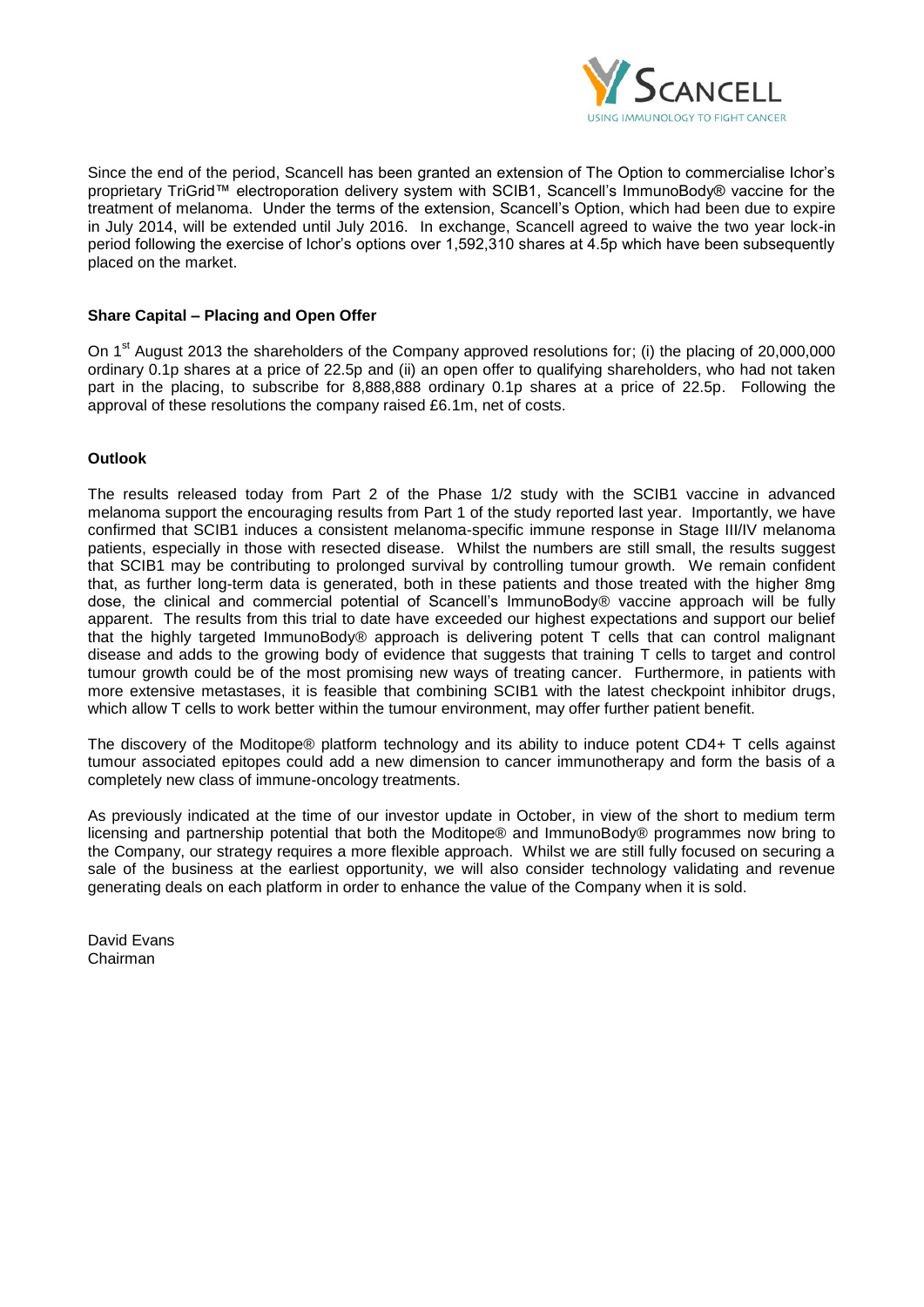

### **Scancell Holdings plc Consolidated Income Statement for the six months to 31st October 2013**

|                                                                                                             | Unaudited     | Unaudited  | Audited       |
|-------------------------------------------------------------------------------------------------------------|---------------|------------|---------------|
|                                                                                                             | six months    | six months | Year to       |
|                                                                                                             | 31/10/2013    | 31/10/2012 | 30/04/2013    |
|                                                                                                             | £             | £          | £             |
| <b>Continuing operations</b>                                                                                |               |            |               |
| Development expenses                                                                                        | (666, 766)    | (564, 709) | (1,452,317)   |
| Administrative expenses                                                                                     | (639, 790)    | (425, 273) | (731, 672)    |
| <b>OPERATING LOSS</b>                                                                                       | (1,306,556)   | (989, 982) | (2, 183, 989) |
| Interest receivable and similar income                                                                      | 3,982         | 17,904     | 30,037        |
| <b>LOSS BEFORE TAXATION</b>                                                                                 | (1,302,574)   | (972,078)  | (2, 153, 952) |
| Tax on loss on ordinary activities                                                                          | 115,000       | 49,058     | 252,008       |
| <b>LOSS FOR THE PERIOD</b>                                                                                  | (1, 187, 574) | (923, 020) | (1,901,944)   |
| EARNINGS PER ORDINARY SHARE (PENCE) Note 2                                                                  |               |            |               |
| <b>Basic</b>                                                                                                | (0.57)        | (0.47)     | (0.98)        |
| <b>Diluted</b>                                                                                              | (0.57)        | (0.47)     | (0.98)        |
| <b>Consolidated Statement of Comprehensive Income for the</b><br>period ended 31 <sup>st</sup> October 2013 |               |            |               |
| Profit/(Loss) for the period                                                                                | (1, 187, 574) | (923,020)  | (1,901,944)   |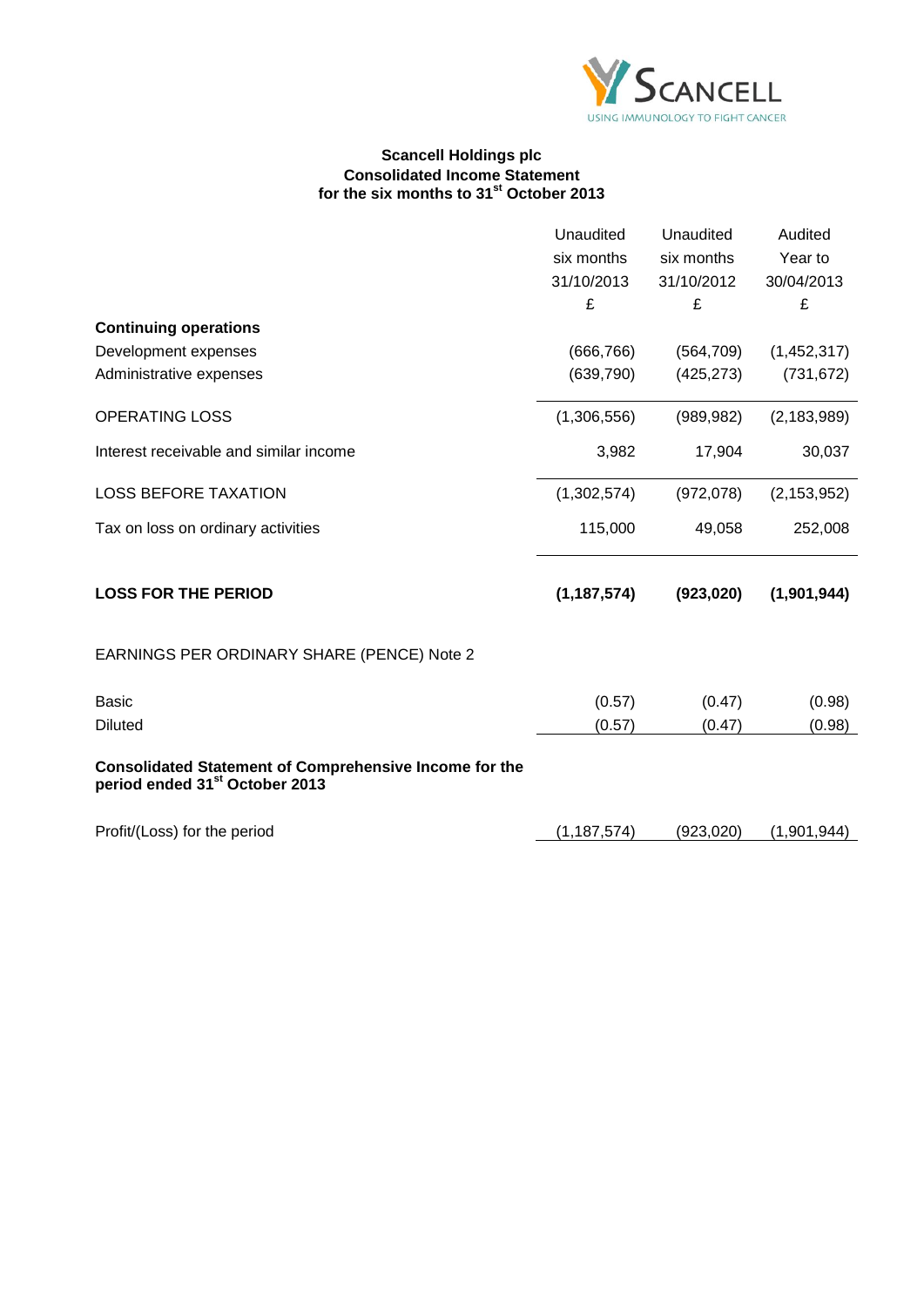

#### **Scancell Holdings plc Consolidated Statement of Changes in Equity for the six month period to 31st October 2013**

|                                |         | Share      | Share   |               |               |
|--------------------------------|---------|------------|---------|---------------|---------------|
|                                | Share   | premium    | option  | Retained      | Total         |
|                                | capital | account    | reserve | earnings      | Equity        |
|                                | £       | £          | £       | £             | £             |
| At 1 <sup>st</sup> May 2013    | 194,470 | 9,904,733  | 509,914 | (5,516,972)   | 5,092,145     |
| (Loss) for the period          |         |            |         | (1, 187, 574) | (1, 187, 574) |
| Share issue (net of expenses)  | 28,888  | 6,061,481  |         |               | 6,090,369     |
| Share option costs             |         |            | 11,378  |               | 11,378        |
| At 31st October 2013           | 223,358 | 15,966,214 | 521,292 | (6,704,546)   | 10,006,318    |
|                                |         |            |         |               |               |
| At 1 <sup>st</sup> May 2012    | 194,470 | 9,904,733  | 487,162 | (3,615,028)   | 6,971,337     |
| (Loss) for the period          |         |            |         | (923, 020)    | (923, 020)    |
| Share option costs             |         |            | 12,200  |               | 12,200        |
| At 31st October 2012           | 194,470 | 9,904,733  | 499,362 | (4,538,048)   | 6,060,517     |
|                                |         |            |         |               |               |
| At 1 <sup>st</sup> May 2012    | 194,470 | 9,904,733  | 487,162 | (3,615,028)   | 6,971,337     |
| (Loss) for the period          |         |            |         | (1,901,944)   | (1,901,944)   |
| Share option costs             |         |            | 22,752  |               | 22,752        |
| At 30 <sup>th</sup> April 2013 | 194,470 | 9,904,733  | 509,914 | (5,516,972)   | 5,092,145     |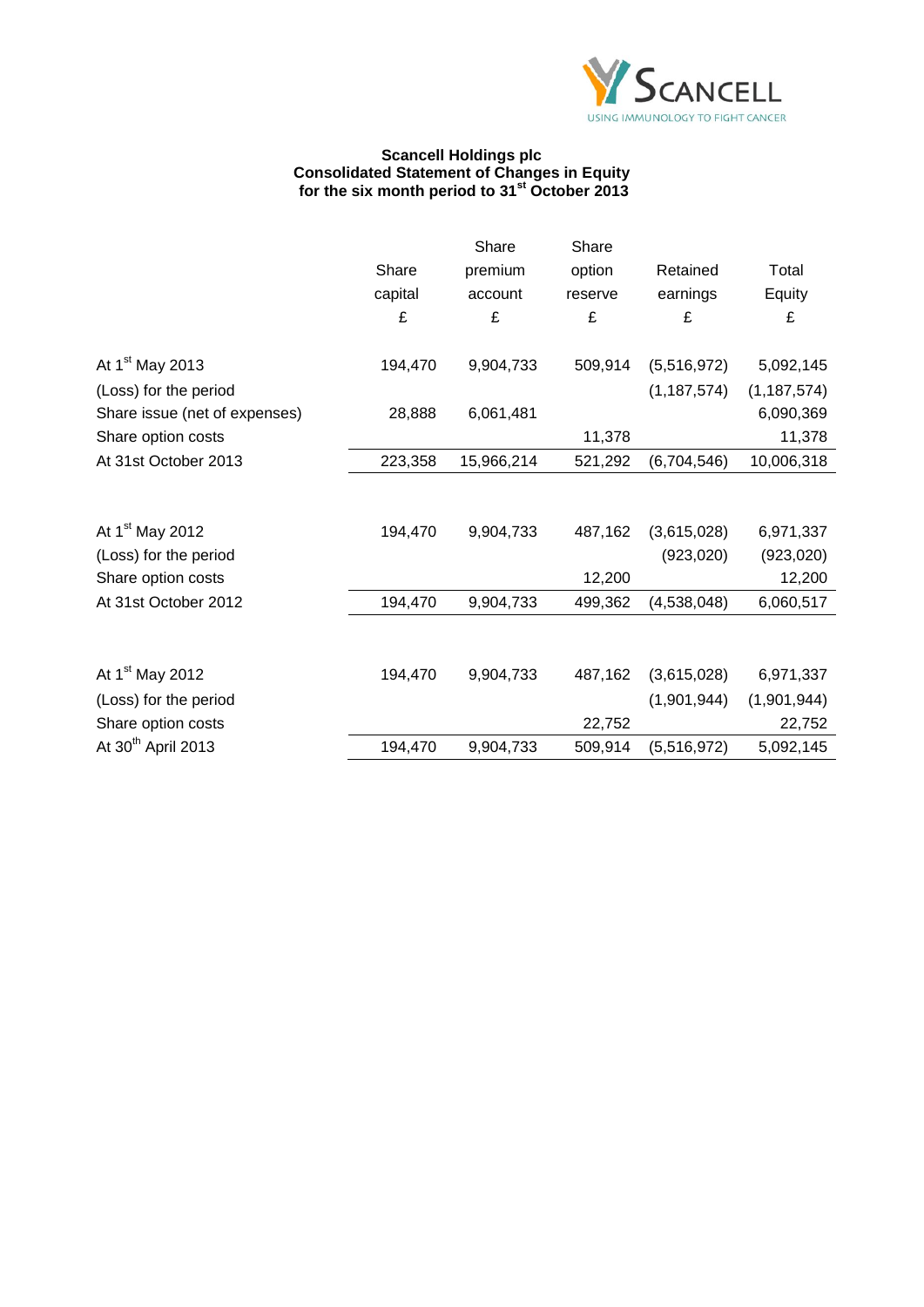

### **Scancell Holdings plc Consolidated Statement of Financial Position as at 31st October 2013**

|                             | Unaudited   | Unaudited   | Audited     |
|-----------------------------|-------------|-------------|-------------|
|                             | 31/10/2013  | 31/10/2012  | 30/04/2013  |
|                             | £           | £           | £           |
| <b>ASSETS</b>               |             |             |             |
| <b>Non-current assets</b>   |             |             |             |
| Plant and equipment         | 134,937     | 140,092     | 131,655     |
| Goodwill                    | 3,415,120   | 3,415,120   | 3,415,120   |
|                             | 3,550,057   | 3,555,212   | 3,546,775   |
| <b>Current assets</b>       |             |             |             |
| Trade and other receivables | 123,827     | 152,152     | 117,164     |
| Income tax assets           | 367,000     | 49,058      | 252,000     |
| Cash and cash equivalents   | 6,395,927   | 2,568,359   | 1,491,320   |
|                             | 6,886,754   | 2,769,569   | 1,860,484   |
|                             |             |             |             |
| <b>TOTAL ASSETS</b>         | 10,436,811  | 6,324,781   | 5,407,259   |
| <b>LIABILITIES</b>          |             |             |             |
| <b>Current liabilities</b>  |             |             |             |
| Trade and other payables    | 430,493     | 264,264     | 315,114     |
| <b>NET CURRENT ASSETS</b>   | 6,456,261   | 2,505,305   | 1,545,370   |
| <b>NET ASSETS</b>           | 10,006,318  | 6,060,517   | 5,092,145   |
| <b>TOTAL EQUITY</b>         |             |             |             |
| Called up share capital     | 223,358     | 194,470     | 194,470     |
| Share premium account       | 15,966,214  | 9,904,733   | 9,904,733   |
| Share option reserve        | 521,292     | 499,362     | 509,914     |
| Retained earnings           | (6,704,546) | (4,538,048) | (5,516,972) |
|                             | 10,006,318  | 6,060,517   | 5,092,145   |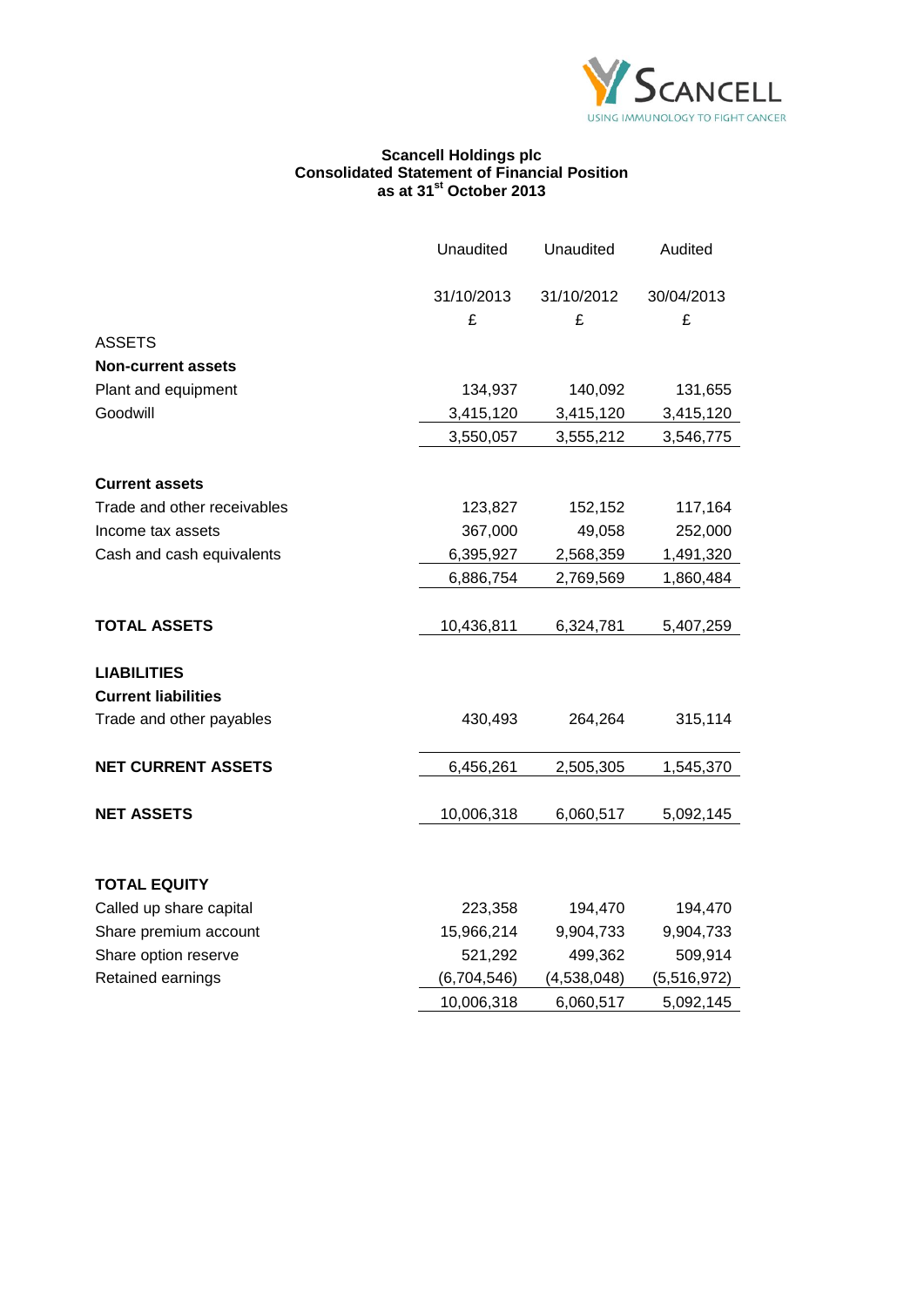

### **Scancell Holdings plc Consolidated Cash Flow Statement for the six month period to 31st October 2013**

|                                                                           | Unaudited     | Unaudited   | Audited       |
|---------------------------------------------------------------------------|---------------|-------------|---------------|
|                                                                           | six months    | six months  | Year to       |
|                                                                           | 31/10/2013    | 31/10/2012  | 30/04/2013    |
|                                                                           | £             | £           | £             |
| Cash flows from operating activities                                      |               |             |               |
| Operating (loss) for the period                                           | (1,306,556)   | (989, 981)  | (2, 183, 989) |
| Depreciation                                                              | 16,457        | 16,559      | 44,006        |
| Share based payment expense                                               | 11,378        | 12,200      | 22,752        |
| Operating (loss) profit for the year before changes in working<br>capital | (1, 278, 721) | (961, 222)  | (2, 117, 231) |
| (Increase)/decrease in trade and other receivables                        | (6,663)       | (21,046)    | 13,943        |
| (Decrease)/increase in trade and other payables                           | 115,378       | (20, 119)   | 30,731        |
| Cash generated from operations                                            | (1, 170, 006) | (1,002,387) | (2,072,557)   |
| Income taxes received                                                     |               | 74,220      | 74,226        |
| Net cash from operating activities                                        | (1, 170, 006) | (928, 167)  | (1,998,331)   |
| Cash flows from investing activities                                      |               |             |               |
| Asset acquisition                                                         | (19, 738)     | (50, 385)   | (69, 393)     |
| Finance income                                                            | 3,982         | 17,904      | 30,037        |
| Net cash used by investing activities                                     | (15, 756)     | (32, 481)   | (39, 356)     |
| <b>Cash flows from financing activities</b>                               |               |             |               |
| Proceeds from issue of share capital                                      | 6,500,000     |             |               |
| Expenses of share issue                                                   | (409, 631)    |             |               |
| Net cash generated from financing activities                              | 6,090,369     |             |               |
| Net increase/(decrease) in cash and cash equivalents                      | 4,904,607     | (960, 648)  | (2,037,687)   |
|                                                                           |               |             |               |
| Cash and cash equivalents at beginning of the year                        | 1,491,320     | 3,529,007   | 3,529,007     |
| Cash and cash equivalents at end of the period                            | 6,395,927     | 2,568,359   | 1,491,320     |